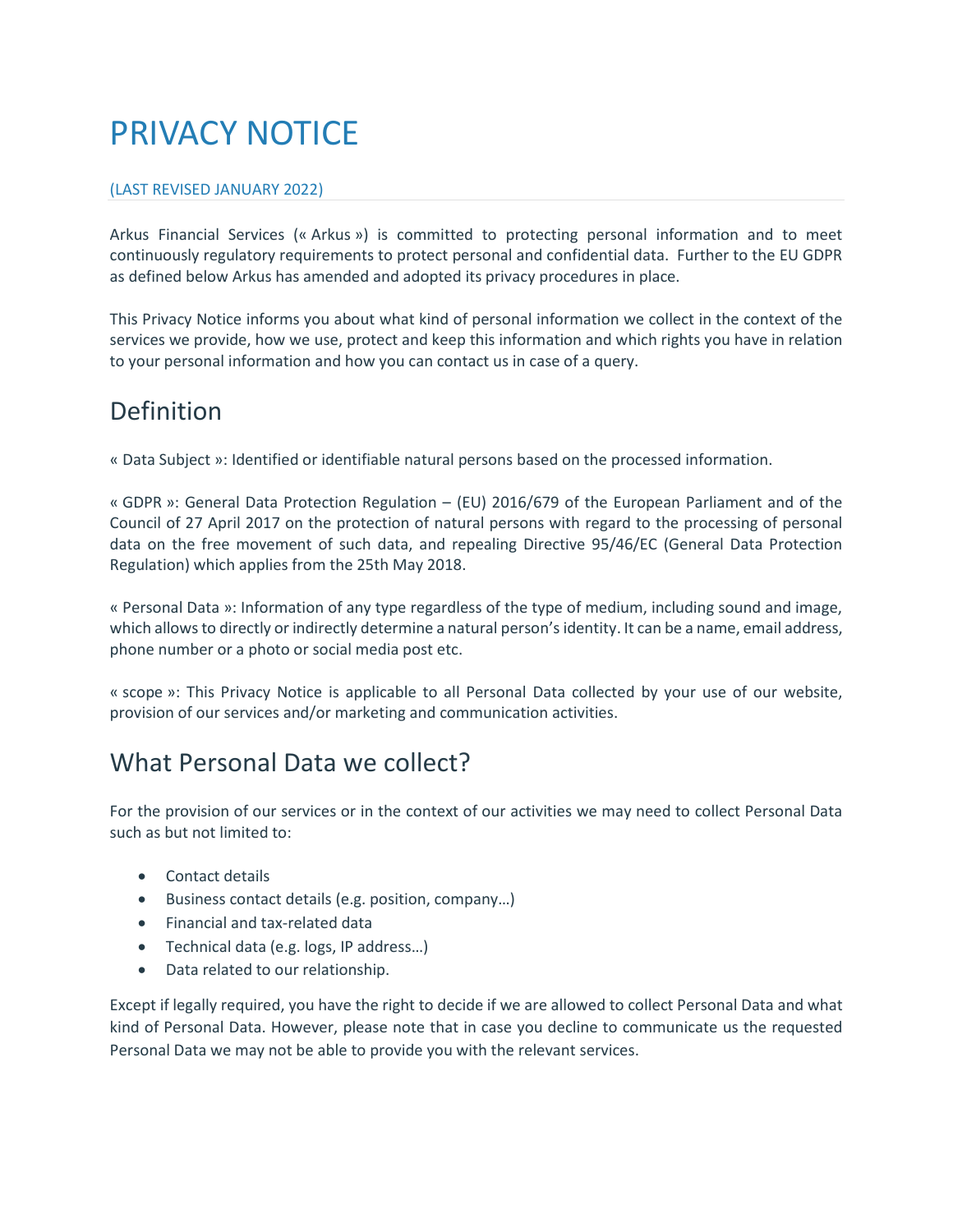# How is the Personal Data collected?

The Personal Data may be collected either directly from you or indirectly from other sources because:

- You / your client are/is doing business with Arkus;
- You are using the Website of Arkus (via observation, through Cookies or other tracking technologies -please refer to our Cookie Notice);
- It is publicly available;
- You are applying for an employment.

# What is the purpose of processing Personal Data?

Arkus will process your Personal Data as it is necessary:

- For the provision of our agreements entered or to be entered into with the Data Subject;
- For the fulfillment of our legal obligations
	- $\triangleright$  to comply with applicable laws and regulations and internal rules;
	- $\triangleright$  to address requests and communications from competent authorities as required;
- For the purpose of the legitime interests (the protection of Arkus assets, the understanding of the clients needs and expectations, etc.);
- For the securitization, promotion and development of our Website.

In any other cases, we will only process upon your consent to the processing of your Personal Data.

#### To whom are the Personal Data disclosed?

In cases where Arkus has a legitim interest in processing your Personal Data as described above, we may disclose your Personal Data to:

- Affiliates/branches/subsidiaries located in or outside the European Union under common ownership or control as Arkus having the same level of data protection;
- Third parties that provide services to us (such as printing or archiving providers, security companies etc. solely to the extent necessary);
- Third parties that provide services to you or your employer (such as advisors, business or potential business partners, etc.)
- Competent authorities if required to do so by law, a regulator or during legal proceedings.

Please note that the Personal Data are only transferred to the extend deemed necessary.

The recipients may be located in and outside of the European Union. For those where the applicable laws do not provide the same level of data protection as in the European Union, Arkus will ensure that there are adequate safeguards in place to protect your Personal Data that comply with our obligations.

You can contact us as described below for further details of the transfers described and adequate safeguards.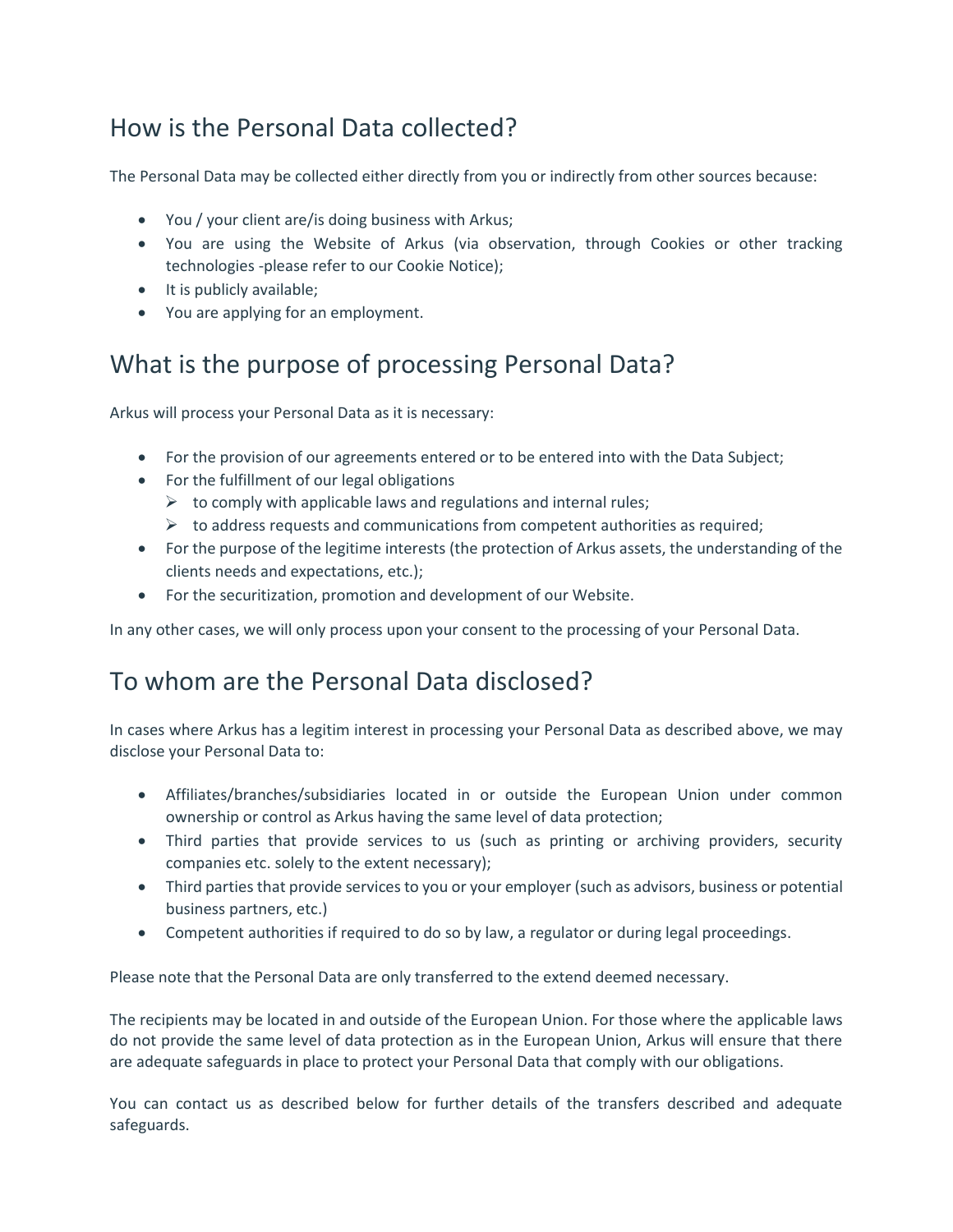# How are the Personal Data protected?

Arkus has a range of organizational, physical and technical measures in place to keep the Personal Data protected such as but not limited to training of the staff with regards to the data protection obligations, technical security measures (including firewalls, anti-virus software, encryption of personal data, etc.) and access controls etc.….

However, the transmission of data over the internet can never be completely secured.

# How long are the Personal Data kept?

Arkus will keep your Personal Data:

- As long as it is necessary for the purposes for which it was communicated; or
- As long as it is necessary for the provision of the services; or
- As long as required or permitted by law.

### What are your rights in relation to your Personal Data?

The GDPR regulation gives Data Subjects affected by the processing of their Personal Data the following rights:

• Right of access

Each Data Subject has a right of access to their data held by Arkus.

• Right to revoke consent

The Data Subject has the right to withdraw its consent at any time. The withdrawal of consent does not compromise the lawfulness of the processing for which it was originally given.

• Right to be forgotten / Right to change

The Data Subject has the possibility, as soon as possible, to have incomplete data completed or to have inaccurate data changed.

Data Subjects also have the option of requesting that Arkus delete their data, as soon as possible, when:

- $\triangleright$  the purpose for processing is omitted;
- $\triangleright$  the Data Subject withdraws its consent (and there is no other justification for the processing);
- $\triangleright$  the Data Subject objects to the processing;
- $\triangleright$  deletion is necessary for compliance with a legal obligation.
- Right to oppose or limit processing

All Data Subjects may request that the processing of their data be restricted where:

- $\triangleright$  the Data Subject disputes the accuracy of the data concerning them and requests the suspension of the processing to allow the data controller to check the quality of the data;
- $\triangleright$  the Data Subject does not want to have their data deleted but simply wants its use restricted;